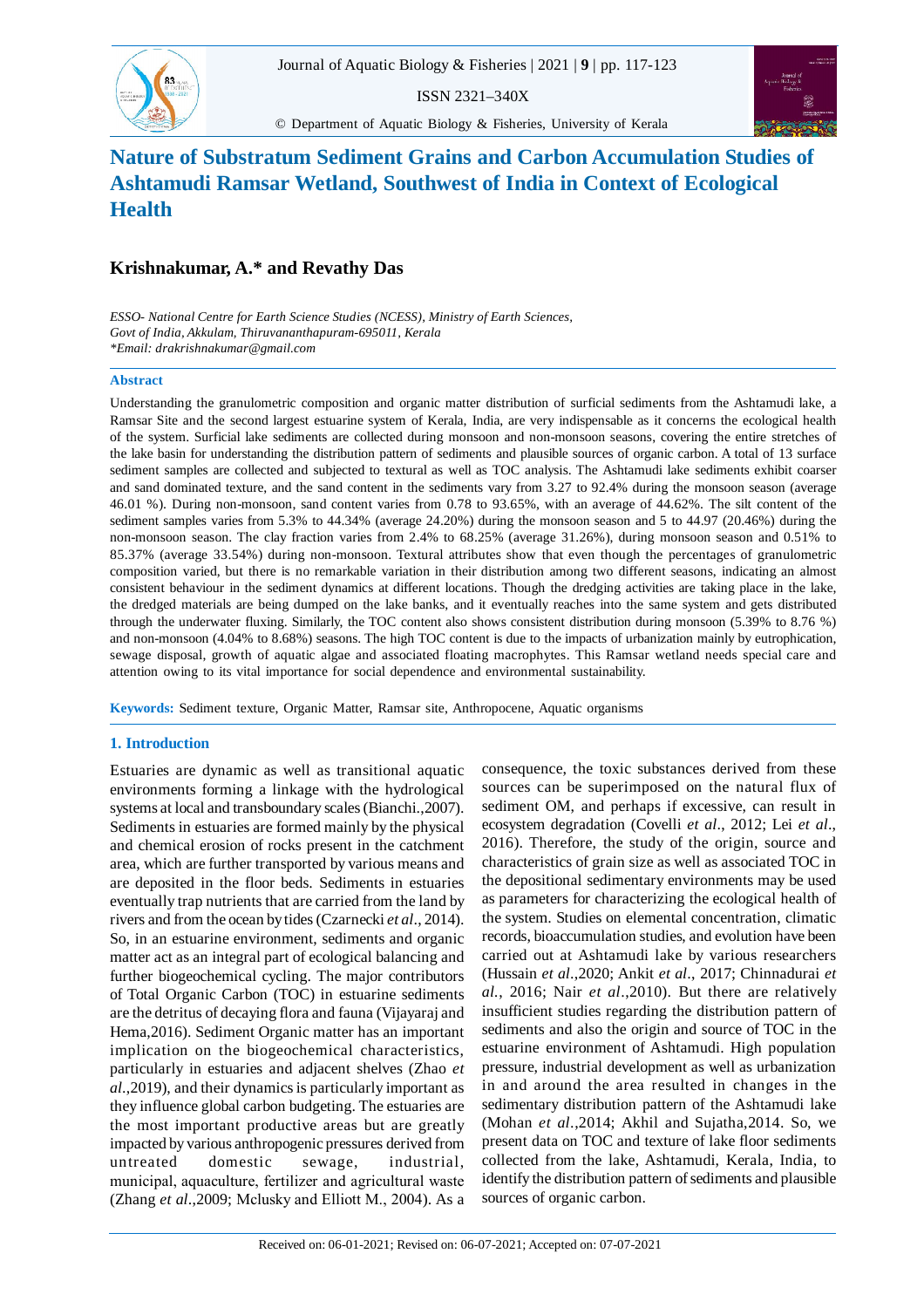#### **2. Materials and Methods**

## **2.1. Study area**

Ashtamudi lake (Lat.  $8^{\circ}$  56'46.18" N and Long. 76 $^{\circ}$  33' 16.33" E) is a large, palm-shaped, and major Ramsar estuarine wetland ecosystem of the southwest coast of India (Krishnakumar *et al*., 2015) and has a catchment area of 61.4 km<sup>2</sup>(Chinnadurai *et al*., 2016). (Fig. 1). The Ashtamudi lake is a part of the Ashtamudi Wetland system, and the lake debouches into the Ashtamudi wetland system near Peringalam, Kollam (Priju *et al*., 2006). The lake has a permanent connection with the Arabian Sea, so the daily tidal fluctuations are greatly influenced by the lake system. The Kallada River is the only freshwater contributor to the Ashtamudi estuary, and it originates from the Kulathupuzha hills of the Western Ghats (Hussain *et al*.,2020). The lake system is a potential fishing ground for a wide variety of fish species (Hussain *et al*.,2020). The estuary is subjected to a very wide range of alterations in the ecological conditions due to anthropogenic pressures (Krishnakumar *et al*.,2015). The estuary receives urban as well as industrial waste products through many small and large drainage outlets. A large number of fish processing units are located on the western side of the estuary, which discharges organic wastes in enormous quantities into the system. Taking this point into consideration, Ashtamudi lake has been selected for the study and focused primarily on the changes that occurred due to urbanization on sediment texture as well as the source and distribution of organic carbon content in the lake basin.

Surficial lake sediments are collected during monsoon (July 2017) and non-monsoon (March 2018) seasons along the S-N transects covering the entire stretches of the lake basin. A total of 13 surface sediment samples are collected and subjected to textural as well as TOC analysis.

## **2.2. Analysis of Grain size composition**

The samples are collected using stainless steel Vanveen Grab sampler and transferred into neatly labelled clean zip-lock polythene covers and kept under 5°C. Textural studies on the sediments are performed to find out sand, silt and clay distributions following the standard procedures(Folk *et al.,*1974). The sediment samples are first oxidized by 10%  $\rm H_2O_2$  to remove organic matter and then dispersed in a  $0.05\%$  (NaPO<sub>3</sub>)<sub>6</sub> solution to disaggregate particles. Grain sizes are classified into clay  $(\leq 4 \text{ im})$ , silt  $(4-63 \text{ im})$  and sand  $(>63 \text{ im})$  according to standard nomenclature (Folk *et al*.,1974).

## **2.3. Analysis of Total Organic Carbon (TOC)**

During the analysis of Total Organic Carbon (TOC), sediment samples are freezer-dried and are homogenized by grinding, and then the weighed aliquots are acidified by adding 2 mL of 1 M HCl to every 100 mg of sample. The acidified samples are dried at  ${>}60\,^{\circ}\mathrm{C}$  under a stream of filtered air, then mixed with 1 mL Milli-Q water and freeze-dried again. Samples are weighed again to account for the change of weight during the acid treatment. Aliquots of approximately 20 mg are weighed into  $5 \times 8$  mm tin capsules and then analyzed in a Thermo Scientific Flash 2000 CHNS-O analyzer at the central Chemical Lab, NCESS. The spatial variability of TOC in the lake system is studied using the ordinary kriging interpolation technique in Arc GIS 10.3 software environment (Krivorucho,2011).



**Fig. 1.** Location map of Ashtamudi lake, Kerala, India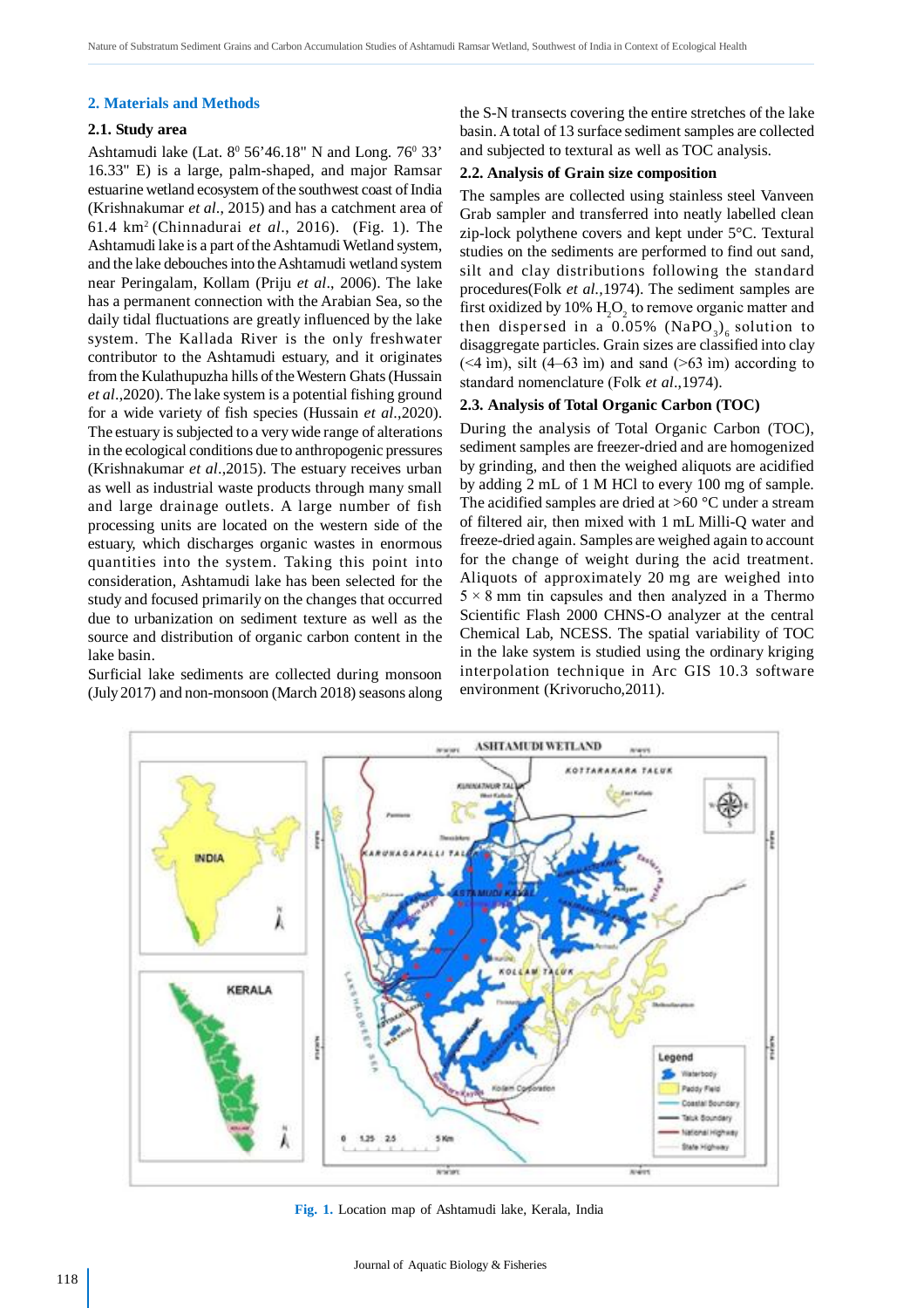#### Krishnakumar & Revathy

#### **3. Results and Discussion**

## **3.1. Granulometric analysis of Ashtamudi lake sediments**

In Ashtamudi lake, the sediments are dominantly sandy near the lake margins and silty clay in the deeper parts of the lake basin (Fig. 2). The average concentration of sand, silt and clay percentages in the surficial sediments of Ashtamudi lake during monsoon and non-monsoon seasons is shown in figure 3. Both monsoon and nonmonsoon seasons show similar textural patterns, but the observed percentage of composition (sand, silt and clay) vary. During the monsoon season, the sand content varies from 3.27% to 92.4 %. (average 46.01 %). During nonmonsoon, the sand content varies from 0.78 to 93.65%, with an average of 44.62%. The silt content of the sediment samples varies from 5.3 to 44.34% (average 24.20%) during monsoon season and 5 to 44.97 (20.46%) during non-monsoon season.

Similarly, the clay fraction varies from 2.4 to 68.25% (average 31.26%), during monsoon season and 0.51 to 85.37% (average 33.54%),during non-monsoon.Textural classification of the Ashtamudi lake floor sediments deciphers the predominance of sand (Table 1). From the texture analysis and their spatial distribution, it is observed that finer materials have been transported in the run-off, thus leaving the coarser sediments deposit in the lake margins. Dredging activities are very dominant around the lake, and the dredged materials are dumped directly on the lake banks, and it eventually reaches into the same system and gets distributed through underwater fluxing. In the northern regions of the lake, Shoaling is observed with a high proportion of sand coming from the sea (offshore), which finally deposits in the lake banks. The western and eastern regions of the lakes also exhibit sand dominance, with an admixture of silt content both in monsoon and non-monsoon seasons. But in the southern regions of the lakes, the percentage composition of sand is more in the monsoon season than in the non-monsoon season. The inflow of sediments is more during the peak water flow of the monsoon. It is also observed that anthropogenic pressures are more dominant in the southern sides of the Ashtamudi lake. Excessive deposition of suspended sediments is observed in this region and can be attributed to the ongoing activities in the region. Coir retting is one of the major activities observed in the southern region of the lake. And also, a considerable amount of municipal and industrial wastes enters the lake through the canal opening on the southern side of the estuary. There are over 200 medium and large-scale industries releasing  $267x$  103 m<sup>3</sup> of wastewater per day either directly to sea or to the estuaries in Kerala (Ouseph, 1987 and Reji *et al*.,2010). In addition, excessive water extraction and reduction in water flow from the Kallada river, sand mining activities in the lake and reduced sediment inflow to the system because of the Kallada dam



**Fig. 2.** Ternary diagrams (after Pickard,1971) showing the sediment texture of Ashtamudi lake, Kerala, India during monsoon and non-monsoon seasons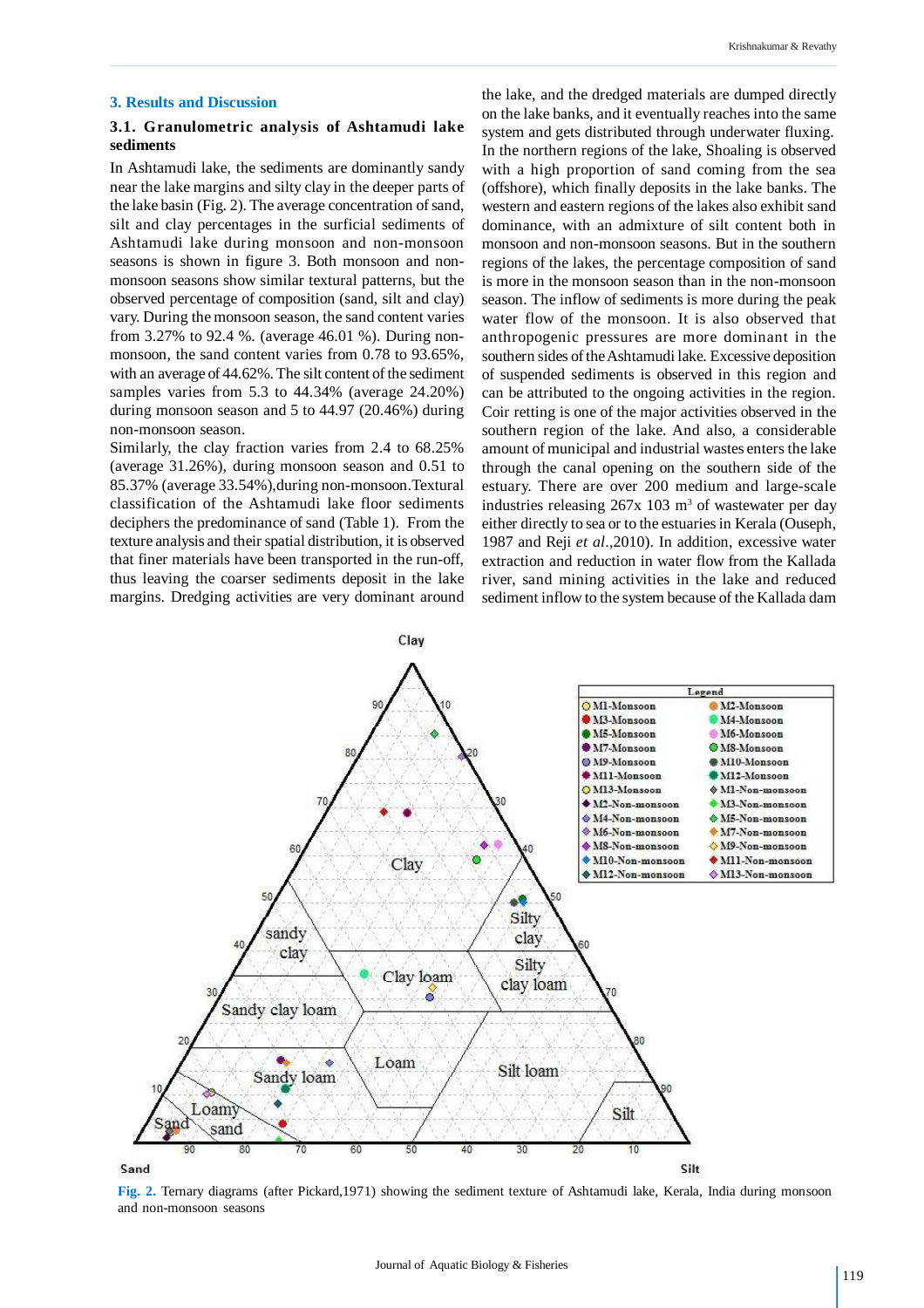|                 | <b>Monsoon</b> |              |              | Non-monsoon  |            |            |
|-----------------|----------------|--------------|--------------|--------------|------------|------------|
| <b>Stations</b> | Sand $(\% )$   | Silt $(\% )$ | Clay $(\% )$ | Sand $(\% )$ | $Silt(\%)$ | $Clay(\%)$ |
| M <sub>1</sub>  | 92.4           | 5.3          | 2.4          | 92.55        | 5          | 2.45       |
| M <sub>2</sub>  | 91.22          | 6.1          | 2.68         | 93.65        | 5.2        | 1.15       |
| M <sub>3</sub>  | 71.21          | 24.6         | 4.19         | 73.78        | 25.71      | 0.51       |
| M4              | 40.94          | 23.68        | 35.38        | 56.57        | 26.73      | 16.7       |
| M <sub>5</sub>  | 4.62           | 44.34        | 51.04        | 3.26         | 11.38      | 85.37      |
| M <sub>6</sub>  | 3.27           | 34.51        | 62.22        | 0.78         | 18.63      | 80.59      |
| M <sub>7</sub>  | 65             | 17.6         | 17.4         | 64.17        | 18.94      | 16.89      |
| M8              | 8.83           | 32.07        | 59.4         | 5.91         | 32.1       | 62.08      |
| M <sup>9</sup>  | 31.77          | 38.17        | 30.56        | 30.09        | 37.41      | 32.5       |
| M10             | 6.52           | 43.31        | 50.17        | 4.8          | 44.97      | 50.23      |
| M11             | 16.33          | 14.72        | 68.95        | 20.59        | 10.31      | 69.13      |
| M12             | 67.07          | 21.6         | 11.33        | 70.1         | 21.69      | 8.21       |
| M13             | 80.83          | 8.55         | 10.62        | 81.84        | 7.97       | 10.19      |

**Table 1.** Size spectral composition of the sediments of Ashtamudi lake (after Pickard,1971)

construction result in the alterations of the sediment behaviour (Nair *et al*.,2020). Table 4 summarizes the comparison of the average chemical composition of TOC in the Ashtamudi lake basin with other major lake systems. Textural attributes show that even though the percentages of granulometric composition varied, but there is no remarkable variation in their distribution among two different seasons, indicating an almost consistent behaviour in the sediment dynamics at different locations. When compared with the selected lakes of Kerala (Table 2), the % TOC concentration of surface sediments in Ashtamudi lake (4.04-8.76%) is higher, excluding the Pookot lake (5.7-12.67%). Anthropogenic interventions and changes in land use patterns may be the reason behind the high TOC content in Ashtamudi lake. Being a forested wetland, the sediments in Pookot lake is bound with high organic carbon by litter decomposition from surrounding forests (Revathy and Krishnakumar,2018). While the % TOC concentration in Ashtamudi lake is showing low values when compared to lakes from other parts of India and the world (Table 2).

## **3.2. Total Organic Carbon in the surficial sediments of Ashtamudi lake**

Carbon is the principal component of organic matter and entering into the lakes systems mostly by microbial degradation, exogenic inputs, suspended particles and productivity of overlying water (Baron *et al*.,2003). In Ashtamudi lake, Monsoon TOC content shows a range of values from 0.04% to 8 %, with an average of 4.97%. During non-monsoon, the TOC value ranges from 0.02 % to 8 %, with an average of 4.62%. The variation in the distributional pattern of sediments with respect to the organic carbon content in the Ashtamudi lake basin is shown in Fig. 4. The grain size partitioning studies of sediments will help to explain the enrichment of organic matter, thereby understand the trophic status of the system (Lakhan *et al.*, 2003). The spatial distribution pattern of TOC in the surficial sediments of Ashtamudi lake is shown in Fig. 5. During the monsoon and non-monsoon seasons, the spatial distribution pattern of TOC exhibits a trend of high enrichment (6.1-8%) in the southern as well as in the eastern regions of the lake. On the other hand, lower TOC concentration (0-2 %) is observed in the western part of the lake. The high TOC is observed both in southern and eastern regions and may be due to high anthropogenic influences by eutrophication, sewage disposal, growth of aquatic alga and associated floating macrophytes. The high enrichment of organic content in southern as well as the eastern regions of the lake may be due to the coconut husk retting activities in the area (Soumya *et al*.,2011). The

**Table 2.** Comparative evaluation of % TOC distribution in similar India/World lake systems

| Lakes             | TOC (%)       |       | References               |  |
|-------------------|---------------|-------|--------------------------|--|
|                   | Min           | Max   |                          |  |
| Current study     | 4.04          | 8.76  |                          |  |
| Vembanad lake     | 2.25          | 4.49  | Sarkar et al., 2016      |  |
| Vellayani lake    | $0.5^{\circ}$ | 4.56  | Krishnakumar.1999        |  |
| Pookot lake       | 5.7           | 12.67 | Revathy and              |  |
|                   |               |       | Krishnakumar. 2018       |  |
| Manasbal Lake     | 3.2           | 29.6  | Lone et al., 2018        |  |
| Wular Lake        | 1.42          | 18.78 | Lone et al., 2018        |  |
| Anchar Lake       | 3.88          | 16.76 | Lone et al., 2018        |  |
| Karlad lake       | 1.56          | 6.7   | Babeesh et al., 2016     |  |
| Lake Victoria     | 1.9           | 33.9  | Mwamburi, 2018           |  |
| Wuliangsuhai Lake | 4.5           | 22.83 | Mao et al., 2011         |  |
| Daihai lake       | 6.84          | 23.4  | Mao <i>et al.</i> , 2011 |  |
| Williams Lake     | 7.88          | 25.6  | Dean and Bradbury, 2007  |  |
| Lake Shingobee    | 3.67          | 9     | Dean and Bradbury, 2007  |  |



**Fig. 3.** Average concentration of sand, silt and clay percentages in the surficial sediments of Ashtamudi lake during monsoon and non-monsoon seasons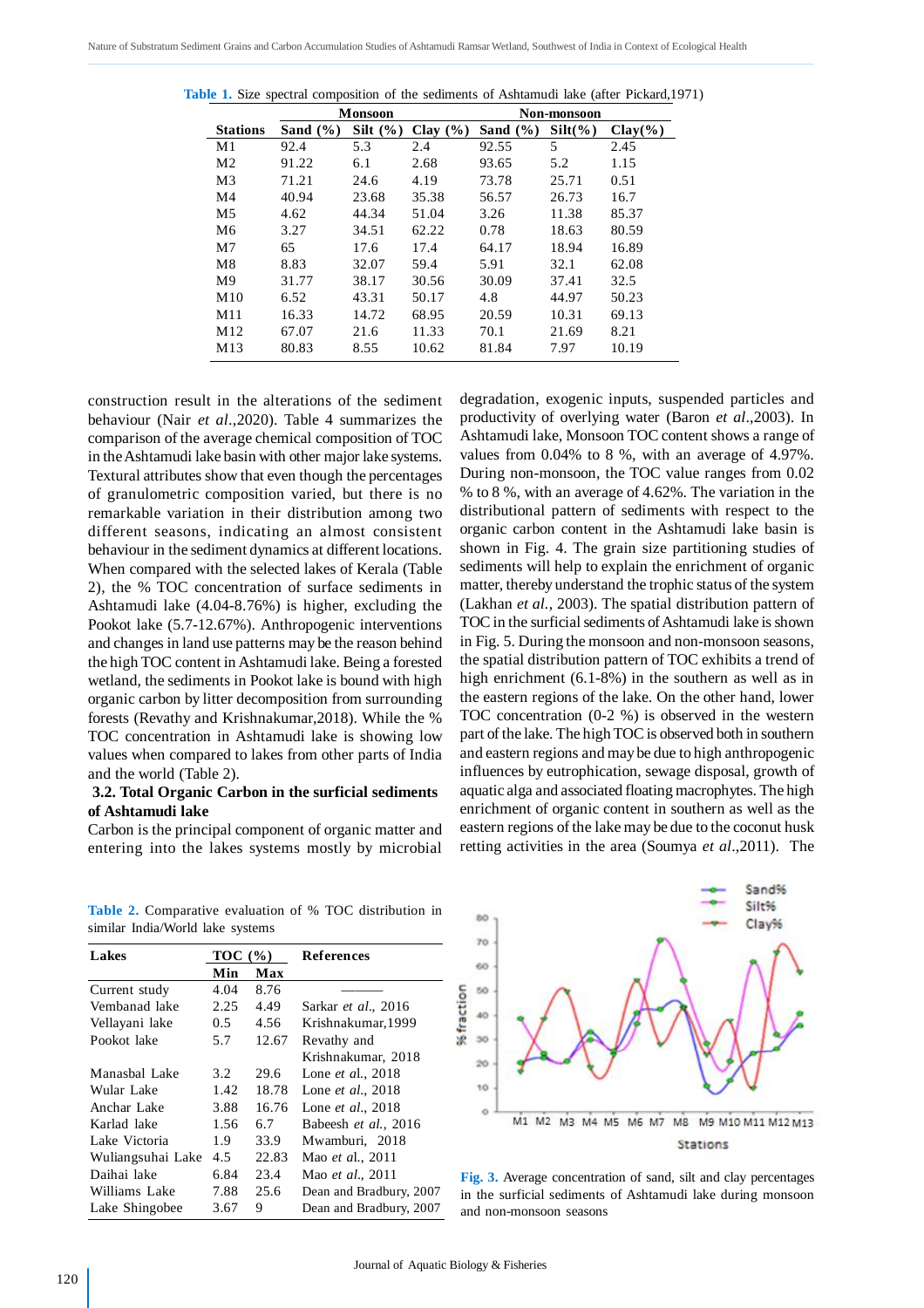

**Fig. 4.** Variation in the distributional pattern of sediments with respect to the organic carbon content in Ashtamudi lake basin

C-org. distribution in the sediments is also influenced mainly by the textural attributes present in the lake environment (Padmalal and Seralathan, 1995). Several sedimentological studies in the aquatic environment implied that enhanced association of C-org in finer sediments could be attributed to higher particle surface area, which in turn supports the absorptive ability of organic colloids. Studies of Sajan and Damodaran (1989), Badarudeen *et al.* (1997), Krishnakumar (1999), and Baiju (2007) reiterated the above facts.

## **4. Conclusion**

The Ashtamudi lake is one of the major Ramsar estuarine systems of the SW coast of India. The present study identifies the distribution pattern and plausible source of organic carbon in the sediments collected from the Ashtamudi lake of Kollam. The sediment is predominantly sandy near the shorelines and silty clay in the deeper parts

of the lake basin. Though the dredging activities are taking place in the lake, the dredged materials are being dumped on the lake banks, and it eventually reaches into the same system and gets distributed through underwater fluxing. The high percentage of organic carbon content shows that urbanization activities are affecting the lake systems. Being a Ramsar wetland, the lake system needs special attention as they are providing ecosystem services to people who are residing at the Kollam town as well as the adjacent areas.

### **Acknowledgements**

Authors are thankful to the Director, National Centre for Earth Science Studies (NCESS), Thiruvananthapuram, for encouragements and support and to the Dept of Port and Fisheries Government of Kerala for the financial assistance to study the AWS. This work is funded by the Department of Port and Fisheries, Government of Kerala.



**Fig. 5.** Spatial distribution of Total Organic Matter (TOC) in surface sediments of the Ashtamudi lake, Kerala, India during monsoon and Non-monsoon seasons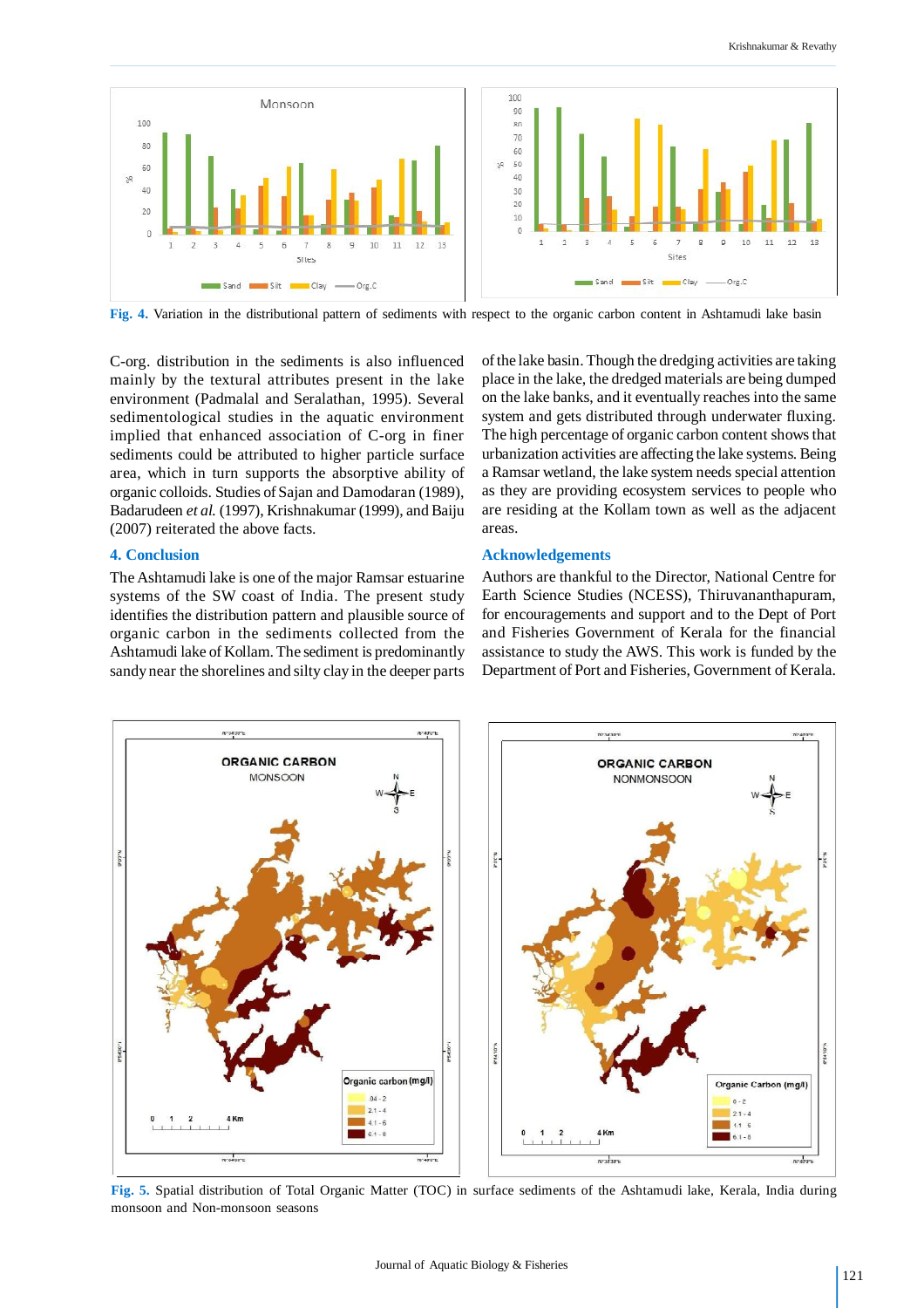#### **5. References**

- Akhil, P.S., Sujatha, C.H. 2014. Spatial budgetary evaluation of organochlorine contaminants in the sediments of Cochin Estuary, India. Mar. Pollut. Bull. 78, pp 246–251.
- Ankit,Y., Mishra, P.K., Kumar, P., Jha, D.K., Kumar,V.V., Ambili,V., Anoop,A.2017. Molecular distribution and carbon isotope of n-alkanes from Ashtamudi Estuary, South India: Assessment of organic matter sources and paleoclimatic implications, Marine Chemistry,196,2017,pp 62-70.
- Babeesh ,C., Achyuthan, H., Sajeesh, T., and Ravichandran, R. 2016. Spatial distribution of diatoms and organic matter of surface lake sediments, Karlad, North Kerala. Journal of the Palaeontological Society of India. Volume 61(2),pp 239-247.
- Badarudeen, A., K. Maya, and K. Sajan. 1997. Sediment, Organic carbon and Trace metal distributions in the mangrove environment at Veli, Kerala. Proc. Ninth Kerala Sci. Cong., pp. 85-87.
- Baiju R.S.2007.Transfer of Nutrients and Heavy metals from Kallada Basin, South-West Coast of India: A GIS Based Approach, *Ph.D Thesis*. University of Kerala.
- Baron, L., Muniz, P., Maria, A., Piresvanin, A. and Rodrigu, M.2003. Spatial distribution of organic matter in the surface sediments of Ubatuba Bay (Southeastern–Brazil). An. Acad. Bras. de Ci»nciasv,75,pp 77–90.

Bianchi, T. S.2007. Biogeochemistry of estuaries. Oxford University Press, New York, ISBN: 9780195160826.

- Chinnadurai,S., Mohamed., Sharma,J., Venkatesan,V., Kripa,V.2016. Assessment of bio-accumulation of bacteria in oysters from shellfish growing waters in Ashtamudi Lake (Kerala, India): A RAMSAR wetland, Regional Studies in Marine Science,7, pp 118-122. https://doi.org/10.1016/j.rsma.2016.05.016
- Covelli, S. 2012. An integrated approach to understanding biogeochemical cycling of mercury and its relationship with lagoon clam farming. Estuarine, Coastal & Shelf Science, 113, pp 1-6, https://doi.org/10.1016/j.ecss.2012.08.011.
- Czarnecki, J. M., Dashtgard,S. E., Pospelova, V., Mathewes, R. W., and MacEachern, J. A. 2014. Palynology and geochemistry of channel-margin sediments across the tidal –fluvial transition, lower Fraser River, Canada: Implications for the rock record. Marine and Petroleum Geology, 51, pp 152-166. https://doi.org/10.1016/j.marpetgeo.2013.12.008.
- Dean, W.E., and Bradbury, J.P., 1997. Transects of organic carbon, calcium carbonate, and diatoms in surface sediments of 20 Characterization of Organic Matter in Lake Sediments Williams and Shingobee Lakes, in Interdisciplinary Research Initiative: Hydrological and biogeochemical research in the Shingobee River headwaters area, north–central Minnesota: U. S. Geological Survey Water Resources Investigations Research 96–4215, pp 117–129.
- Folk, R.L. 1974. Petrology of Sedimentary Rocks Hemphill Publishing Co., Austin.
- Hussain,S.M., Anbalaganb,S. Suresh Kumara,S.,Neelavannanb,K.,Pradhapa, D., Radhakrishnan, K., Godson, P., Krishnakumar, K.2020. A baseline study on elemental concentration and potential ecological risk status of the surface sediments of Ashtamudi Lake, south west coast of India.Marine Pollution bulletin,pp158,111410.

in the sediments of Vembanad Lake, western coast of India. Environ. Monit. Assess. 186, pp 3321–3336.

- Krishnakumar, A., 1999. Hydrogeochemistry of Vellayani Lake with special reference to its Drinking Water Quality. M. Phil. Thesis, University of Kerala.108p.
- Krishnakumar,A., Saranya, P., Geethu Prasad, P., Rakhi,C.2015. Holocene Records of Human Driven Geological Impacts in a Ramsar Wetland of India,Aquatic Procedia,Volume 4, pp 373-380. https://doi.org/10.1016/j.aqpro.2015.02.050
- Krivoruchko., K, Gribov., A and Krause, E. 2011. Multivariate Areal Interpolation for Continuous and Count Data. Energy Policy - ENERG POLICY. 3. pp 14-19.
- Lakhan, V. C., Cabana, K., and LaValle, P. D., 2003. Relationship between grain size and heavy metals in sediments from beaches along the coast of Guyana. Journal of Coastal Research, 19, 3, pp 600-608 . https://www.jstor.org/stable/4299201.
- Lei, P., Zhang, H., Baoqing, S., Lv, S., Tang, W.2016. Heavy metals in estuarine surface sediments of the Hai River Basin, variation characteristics, chemical speciation and ecological risk. Environmental Science and Pollution Research. 23. pp 7869-7879. https://doi.org/10.1007/s11356-016-6059-9.
- Lone, A., Shah, R.A., Achyuthan, H., and Rafiq, M. 2018. Source identification of Organic Matter using C/N Ratio in freshwater lakes of Kashmir Valley, Western Himalaya, India. Himalayan Geology. 39. pp 101-114.
- Mao, H.F., He, J., Lü, C.W., Liang, Y., Liu, H.L., Wang ,FJ. 2011. Characteristics of organic carbon forms in the sediment of Wuliangsuhai and Daihai Lakes. Huan Jing Ke Xue., 32(3), pp 658-66. https://doi.org/10.1155/2014/487961.
- Mclusky, D.S., and Elliott, M. 2004. The Estuarine Ecosystem: Ecology, Threats and Management. pp 216. 10.1093/acprof:oso/ 9780198525080.001.0001
- Mohan, M., Shylesh Chandran, M.S., Jayasooryan, K.K., Ramasamy, E.V. 2014. Mercury
- Mwamburi, J.2018. Lake Sedimentary Environments and Roles of Accumulating Organic Matter in Biogeochemical Cycling Processes and Contaminants Loading Are Invasions of Water Hyacinth in Lake Victoria from 1989 a Concern?,Intechopen publishers, pp 45-69 http://dx.doi.org/10.5772/intechopen.79395.
- Nair, K.M., Padmalal, D., Kumaran, K.P.N., Sreeja, R., Limaye, R.B., Reji, S.2010. Late quaternary evolution of Ashtamudi– Sasthamkotta lake systems of Kerala, south west India, Journal of Asian Earth Sciences,37(4), pp361-372. DOI:10.1016/ j.jseaes.2009.09.004
- Nair, L.S., Krishna P.S., Ravindran, P., Varghese, T.2020.A critical examination of the flooding and its impact on the Munro Island in Southwest India, EGU General Assembly 2020, https://doi.org/10.5194/egusphere-egu2020-21525.
- Ouseph P. P .1987. Heavy metal pollution in sediments of Cochin estuaries system. Proc Nat Sem Estuar Manag.pp 123- 127. https://doi.org/10.1100/2012/972839.
- Padmalal, D., and P. Seralathan. 1995. Organic carbon and phosphorus loading in recently deposited riverine and estuarine sediments - A granulometric approach. Ind. Jour. of Earth Sci., 22 (1-2): pp. 21-28.
- Picard, M.D. 1971. Classification of fine-grained sedimentary rocks. J. Sed. Petrol.41, 179–195.
- Priju, C.P. and Narayana, A. C. 2006. Spatial and Temporal Variability of Trace Element Concentrations in a Tropical Lagoon, Southwest Coast of India: Environmental Implication, Journal of Coastal Research 39, pp 1053-1057. https://www.jstor.org/ stable/25741741.